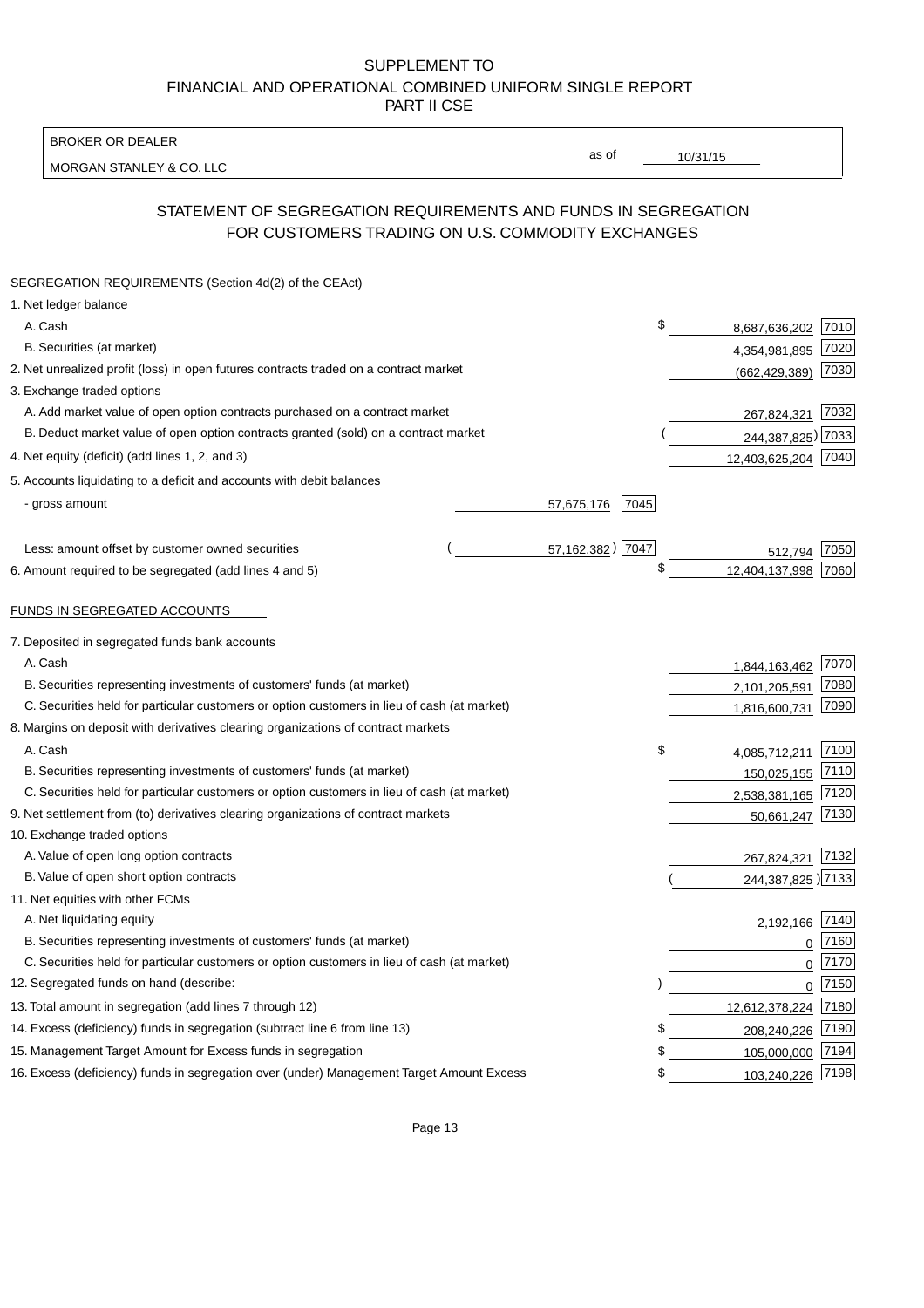| <b>BROKER OR DEALER</b>                                                              |                                        | as of                                                          |                  |
|--------------------------------------------------------------------------------------|----------------------------------------|----------------------------------------------------------------|------------------|
| MORGAN STANLEY & CO. LLC                                                             |                                        | 10/31/15                                                       |                  |
|                                                                                      | FOR CUSTOMERS' DEALER OPTIONS ACCOUNTS | STATEMENT OF SEGREGATION REQUIREMENTS AND FUNDS IN SEGREGATION |                  |
| 1. Amount required to be segregated in accordance<br>with Commission regulation 32.6 |                                        | \$                                                             | 0<br>7200        |
| 2. Funds in segregated accounts                                                      |                                        |                                                                |                  |
| A. Cash                                                                              | \$                                     | 7210<br>$\Omega$                                               |                  |
| B. Securities (at market)<br>C. Total                                                |                                        | 0 7220                                                         | 7230<br>$\Omega$ |
| 3. Excess (deficiency) funds in segregation                                          |                                        |                                                                |                  |
| (subtract line 2.C from line 1)                                                      |                                        |                                                                | 0 7240           |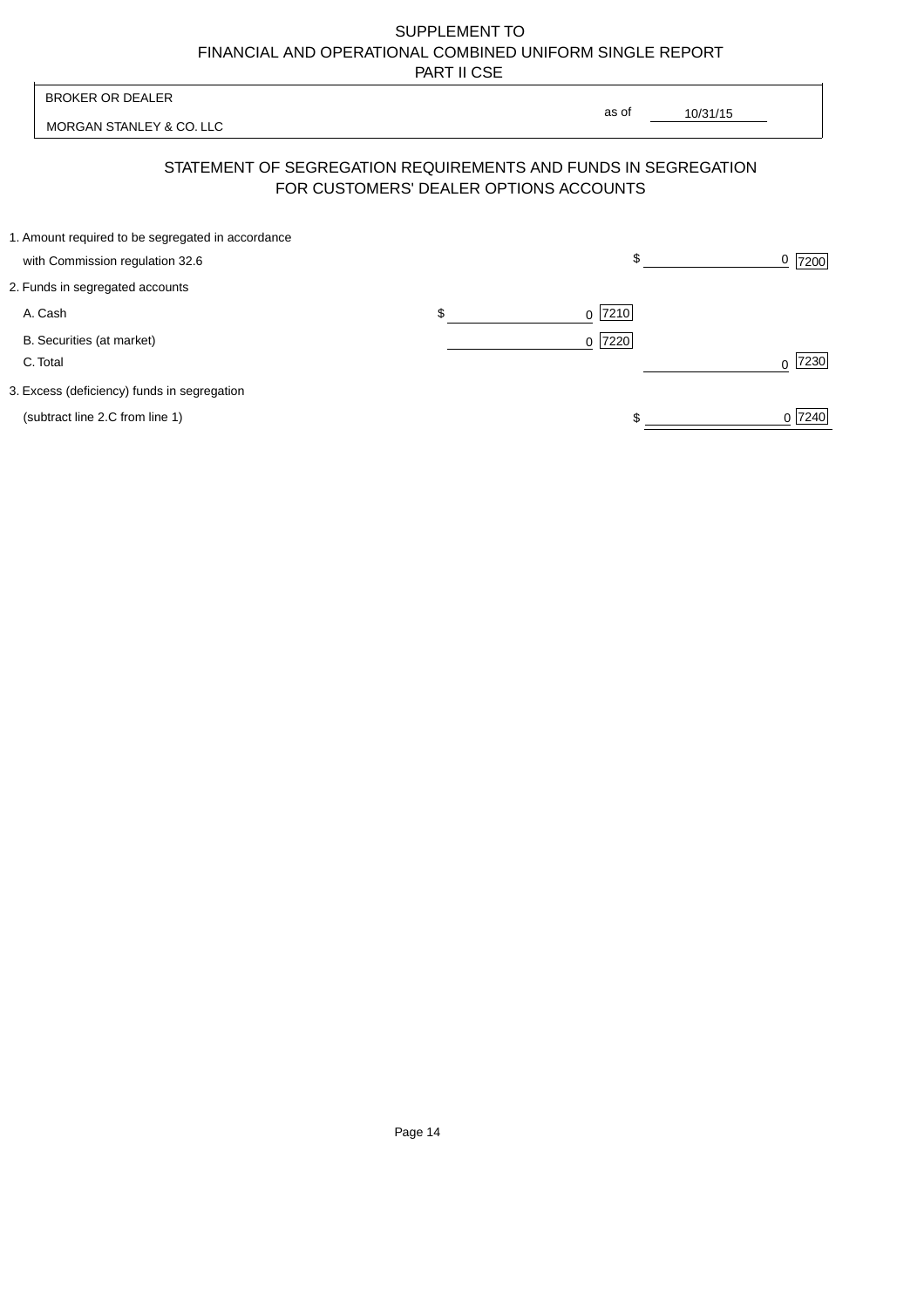PART II CSE

| BROKER OR DEALER         |       |          |
|--------------------------|-------|----------|
| MORGAN STANLEY & CO. LLC | as of | 10/31/15 |
|                          |       |          |

### STATEMENT OF SECURED AMOUNTS AND FUNDS HELD IN SEPARATE ACCOUNTS PURSUANT TO COMMISSION REGULATION 30.7

#### FOREIGN FUTURES AND FOREIGN OPTIONS SECURED AMOUNTS

| Amount required to be set aside pursuant to law, rule or regulation of a foreign government<br>or a rule of a self-regulatory organization authorized thereunder |  |                    | \$<br>0             | 7305 |
|------------------------------------------------------------------------------------------------------------------------------------------------------------------|--|--------------------|---------------------|------|
| 1. Net ledger balance - Foreign Futures and Foreign Option Trading - All Customers                                                                               |  |                    |                     |      |
| A. Cash                                                                                                                                                          |  |                    | \$<br>2,111,839,439 | 7315 |
| B. Securities (at market)                                                                                                                                        |  |                    | 1,480,404,713       | 7317 |
| 2. Net unrealized profit (loss) in open futures contracts traded on a foreign board of trade                                                                     |  |                    | 171,413,441         | 7325 |
| 3. Exchange traded options                                                                                                                                       |  |                    |                     |      |
| A. Market value of open option contracts purchased on a foreign board of trade                                                                                   |  |                    | 34,068,568          | 7335 |
| B. Market value of open contracts granted (sold) on a foreign board of trade                                                                                     |  |                    | (22, 327, 268)      | 7337 |
| 4. Net equity (deficit) (add lines 1.2. and 3.)                                                                                                                  |  |                    | \$<br>3,775,398,893 | 7345 |
| 5. Accounts liquidating to a deficit and accounts with                                                                                                           |  |                    |                     |      |
| debit balances - gross amount                                                                                                                                    |  | 7351<br>99,943,704 |                     |      |
| Less: amount offset by customer owned securities                                                                                                                 |  | 99,423,042) 7352   | 520,662             | 7354 |
| 6. Amount required to be set aside as the secured amount - Net Liquidating Equity Method (add lines 4 and 5)                                                     |  |                    | \$<br>3,775,919,555 | 7355 |
| 7. Greater of amount required to be set aside pursuant to foreign jurisdiction (above) or line 6.                                                                |  |                    | \$<br>3,775,919,555 | 7360 |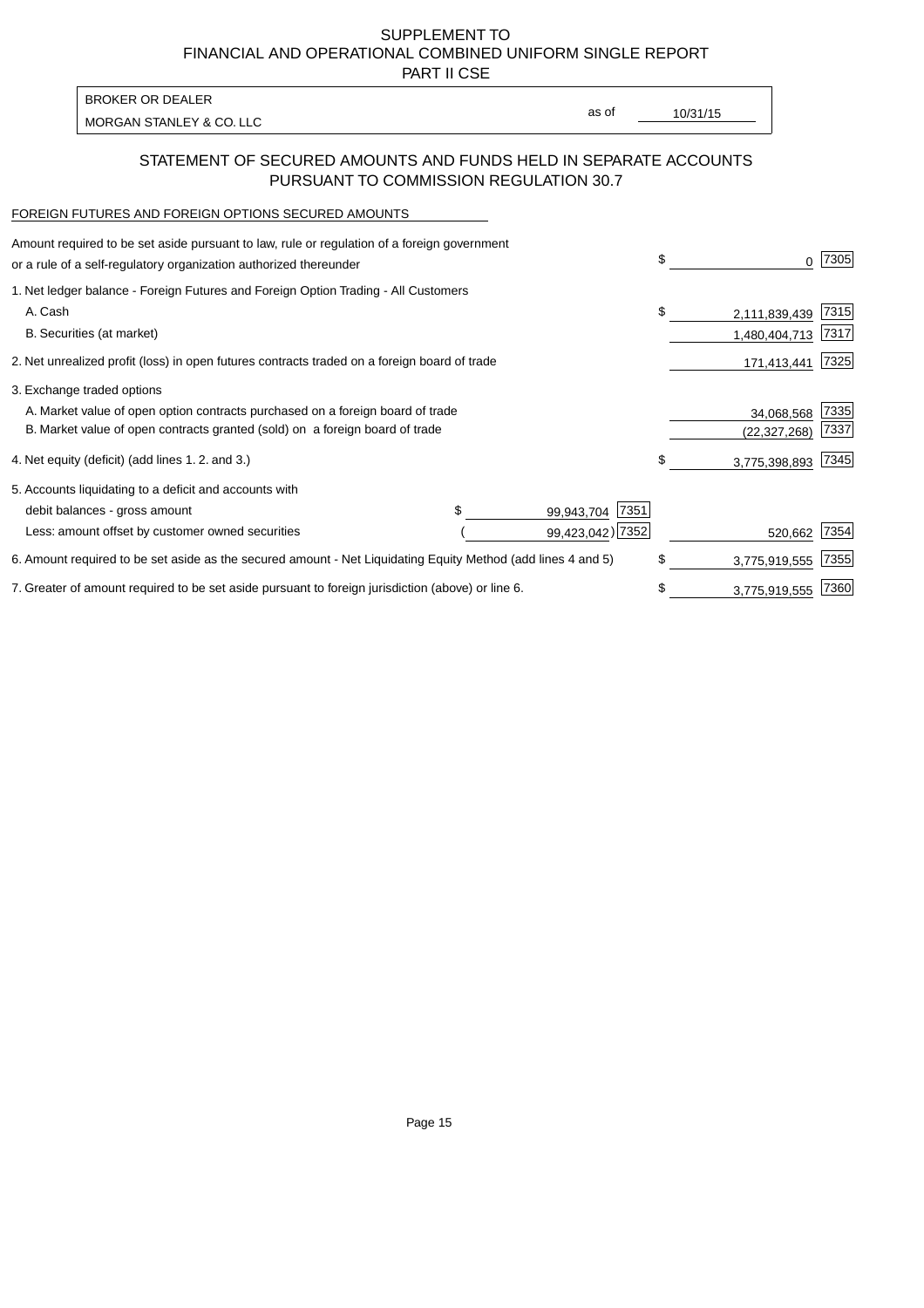BROKER OR DEALER

MORGAN STANLEY & CO. LLC

10/31/15 as of

## STATEMENT OF SECURED AMOUNTS AND FUNDS HELD IN SEPARATE ACCOUNTS PURSUANT TO COMMISSION REGULATION 30.7

### FUNDS DEPOSITED IN SEPARATE REGULATION 30.7 ACCOUNTS

| 1. Cash in banks                   |                                                                                        |      |                                    |             |                    |
|------------------------------------|----------------------------------------------------------------------------------------|------|------------------------------------|-------------|--------------------|
|                                    | A. Banks located in the United States                                                  |      | \$<br>314,405,513 7500             |             |                    |
|                                    | B. Other banks qualified under Regulation 30.7                                         |      |                                    |             |                    |
| Name(s):                           | 0                                                                                      | 7510 | 383,284,363 7520 \$                |             | 697,689,876 7530   |
| 2. Securities                      |                                                                                        |      |                                    |             |                    |
|                                    | A. In safekeeping with banks located in the United States                              |      | \$<br>483,889,369 7540             |             |                    |
|                                    | B. In safekeeping with other banks qualified under Regulation 30.7                     |      |                                    |             |                    |
| Name(s):                           | 0                                                                                      | 7550 |                                    | $0$  7560   | 483,889,369 7570   |
|                                    | 3. Equities with registered futures commission merchants                               |      |                                    |             |                    |
| A. Cash                            |                                                                                        |      | \$                                 | 0 7580      |                    |
| <b>B.</b> Securities               |                                                                                        |      |                                    | $0$ 7590    |                    |
|                                    | C. Unrealized gain (loss) on open futures contracts                                    |      |                                    | $0$ 7600    |                    |
| D. Value of long option contracts  |                                                                                        |      |                                    | $0$ 7610    |                    |
| E. Value of short option contracts |                                                                                        |      |                                    | $0)$ 7615   | 0 7620             |
|                                    | 4. Amounts held by clearing organizations of foreign boards of trade                   |      |                                    |             |                    |
| Name(s):                           |                                                                                        | 7630 |                                    |             |                    |
| A. Cash                            |                                                                                        |      | \$                                 | 0 7640      |                    |
| <b>B.</b> Securities               |                                                                                        |      |                                    | $0$ 7650    |                    |
|                                    | C. Amount due to (from) clearing organizations - daily variation                       |      |                                    | $0$ 7660    |                    |
| D. Value of long option contracts  |                                                                                        |      |                                    | 0 7670      |                    |
| E. Value of short option contracts |                                                                                        |      |                                    | $_0$ ) 7675 | 0 7680             |
|                                    | 5. Amounts held by members of foreign boards of trade                                  |      |                                    |             |                    |
| Name(s):                           | 0                                                                                      | 7690 |                                    |             |                    |
| A. Cash                            |                                                                                        |      | \$<br>1,631,649,129 7700           |             |                    |
| <b>B.</b> Securities               |                                                                                        |      | 996,515,344 7710                   |             |                    |
|                                    | C. Unrealized gain (loss) on open futures contracts                                    |      | 171,399,902 7720                   |             |                    |
| D. Value of long option contracts  |                                                                                        |      | 34,068,568 7730                    |             |                    |
| E. Value of short option contracts |                                                                                        |      | $(22,327,268)$ <sup>)</sup> [7735] |             | 2,811,305,675 7740 |
|                                    | 6. Amounts with other depositories designated by a foreign board of trade              |      |                                    |             |                    |
| Name(s):                           | 0                                                                                      | 7750 |                                    |             | 0 7760             |
|                                    |                                                                                        |      |                                    |             | 0 7765             |
|                                    | 8. Total funds in separate section 30.7 accounts                                       |      |                                    |             | 3,992,884,920 7770 |
|                                    | 9. Excess (deficiency) set Aside Funds for Secured Amount (subtract Line 7 Secured     |      |                                    |             |                    |
| Statement page 15 from Line 8)     |                                                                                        |      |                                    | \$          | 216,965,365 7380   |
|                                    | 10. Management Target Amount for Excess funds in separate section 30.7 accounts        |      |                                    | \$          | 105,000,000 7780   |
|                                    | 11. Excess (deficiency) funds in separate 30.7 accounts over (under) Management Target |      |                                    | \$          | 111,965,365 7785   |
|                                    |                                                                                        |      |                                    |             |                    |